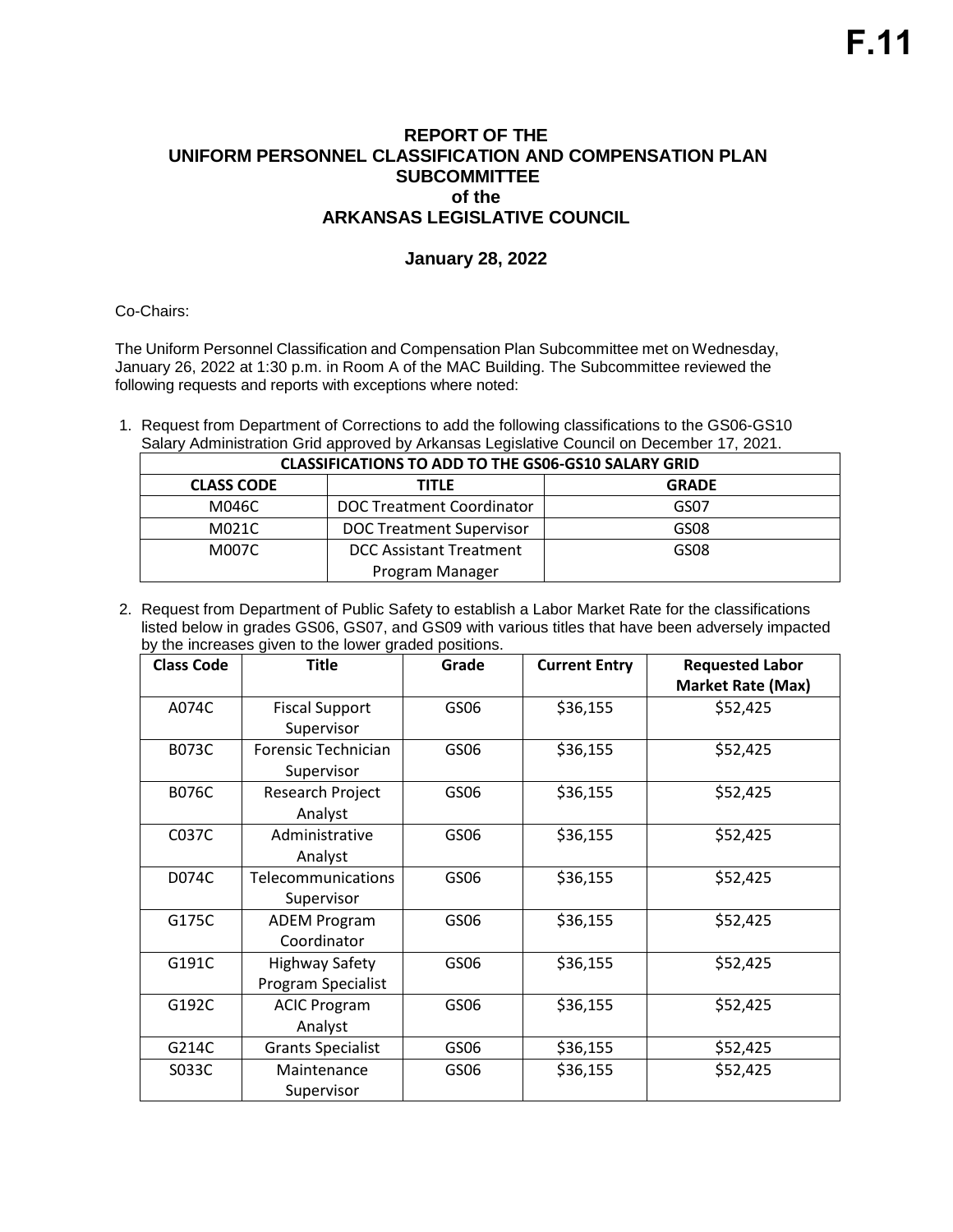| T046C              | ASP/CACD Hotline          | GS06 | \$36,155 | \$52,425 |
|--------------------|---------------------------|------|----------|----------|
|                    | Supervisor                |      |          |          |
| X219C              | <b>ASP Driver License</b> | GS06 | \$36,155 | \$52,425 |
|                    | <b>Examiner Supv</b>      |      |          |          |
| X221C              | <b>CVRB Investigator</b>  | GS06 | \$36,155 | \$52,425 |
| X107C              | ASP/CACD                  | GS06 | \$36,155 | \$52,425 |
|                    | Investigator              |      |          |          |
| X090C              | ASP/CACD Senior           | GS07 | \$40,340 | \$58,493 |
|                    | Investigator              |      |          |          |
| C <sub>109</sub> C | ASP/CACD Area             | GS09 | \$50,222 | \$72,822 |
|                    | Manager                   |      |          |          |

3. Request from Department of Commerce, Division of Workforce Services/Division of Rehabilitation Services to establish ten (10) positons from the growth pool established by Ark. Code Ann. §21-5- 225.

| <b>CLASS CODE</b> | <b>CLASSIFICATION</b><br><b>TITLE</b>     | <b>PAY GRADE</b> | <b>SALARY RANGE</b> |
|-------------------|-------------------------------------------|------------------|---------------------|
| D063C             | <b>Computer Support</b><br>Specialist     | <b>IT05</b>      | \$51,762-\$75,054   |
| D038C             | Senior Software<br>Support Analyst (2)    | <b>IT06</b>      | \$57,755-\$83,745   |
| D022C             | <b>Systems Specialist</b>                 | <b>IT06</b>      | \$57,755-\$83,745   |
| D028C             | Senior Software<br>Support Specialist (3) | <b>IT07</b>      | \$64,445-\$93,445   |
| D012C             | Database Specialist                       | IT <sub>08</sub> | \$71,704-\$103,970  |
| D022N             | <b>IT Senior Project</b><br>Manager       | <b>IT09</b>      | \$80,242-\$116,351  |
| <b>D006N</b>      | <b>State Systems</b><br>Architect         | <b>IT10</b>      | \$89,541-\$129,835  |

4. Request from University of Arkansas Community College at Batesville to establish two (2) non classified positions from the Higher Education Central Pool authorized by Act 763 of 2019, ACA §21-5- 1415.

| Requested                                 | Recommendation                            |
|-------------------------------------------|-------------------------------------------|
| Title: Faculty- 12 month                  | Title: Faculty- 12 month                  |
| LIM-FY22: \$115,732                       | LIM-FY22: \$115,732                       |
| Salary-FY22: \$50,000                     | Salary-FY22: \$50,000                     |
| <b>Institution Match Rate %-FY22: 33%</b> | <b>Institution Match Rate %-FY22: 33%</b> |
| Institution Match \$-FY22: \$16,500       | Institution Match \$-FY22: \$16,500       |
| Total Compensation FY22: \$66,500         | Total Compensation FY22: \$66,500         |
| <b>Number of Positions: 2</b>             | <b>Number of Positions: 2</b>             |

5. Request from Department of Human Services for the establishment of one (1) Miscellaneous Federal Grant (MFG) position to be used for the Emergency Rental Assistance program.

| <b>Class Code</b> | <b>Position Title</b> | Grade | <b>Salary Range</b> |
|-------------------|-----------------------|-------|---------------------|
| N108N             | DHS/DCO Asst Dep      | GS13  | \$77,862-\$112,899  |
|                   | Director              |       |                     |